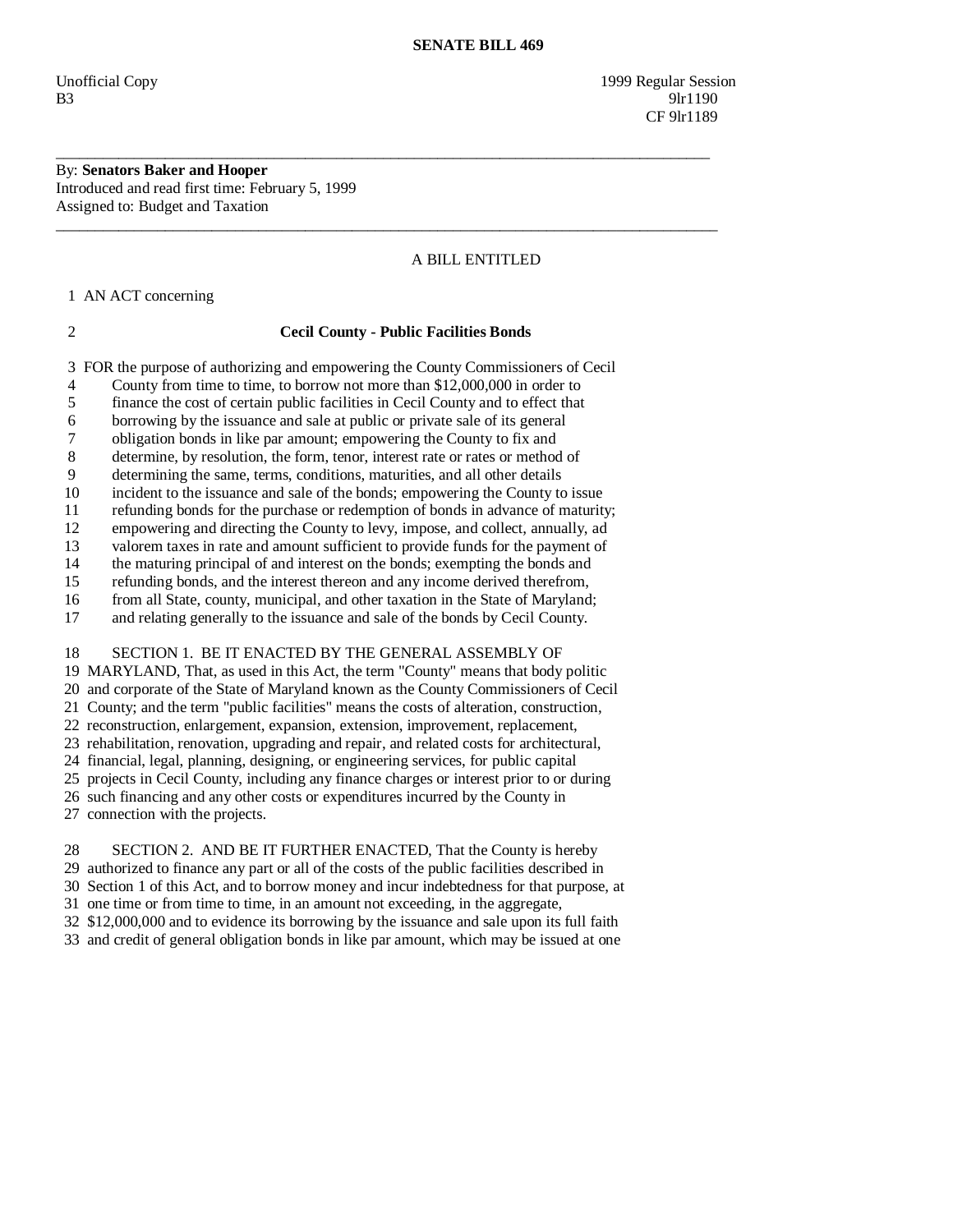#### **2 SENATE BILL 469**

 1 time or from time to time, in one or more groups or series, as the County may 2 determine.

 3 SECTION 3. AND BE IT FURTHER ENACTED, That the bonds shall be issued 4 pursuant to a resolution of the County which shall describe generally the public 5 facilities for which the proceeds of the bond sale are intended and the amount needed 6 for those purposes. The County shall have and is hereby granted full and complete 7 authority and discretion in the resolution to fix and determine with respect to the 8 bonds of any issue: the designation, date of issue, denomination or denominations, 9 form or forms and tenor of the bonds; the rate or rates of interest payable thereon, or 10 the method of determining the same, which may include a variable rate; the date or 11 dates and amount or amounts of maturity, which need not be in equal par amounts or 12 in consecutive annual installments, provided only that no bond of any issue shall 13 mature later than 30 years from the date of its issue; the manner of selling the bonds, 14 which may be at either public or private sale, for such price or prices as may be 15 determined to be for the best interests of the County; the manner of executing the 16 bonds, which may be by facsimile; the terms and conditions, if any, under which bonds 17 may be tendered for payment or purchase prior to their stated maturity; the terms or 18 conditions, if any, under which bonds may or shall be redeemed prior to their stated 19 maturity; the place or places of payment of the principal of and the interest on the 20 bonds, which may be at any bank or trust company within or without the State of 21 Maryland; and generally all matters incident to the terms, conditions, issuance, sale 22 and delivery thereof.

 23 The County may enter into agreements with agents, banks, fiduciaries, insurers 24 or others for the purpose of enhancing the marketability of and security for the bonds 25 and for the purpose of securing any tender option that may be granted to holders of 26 the bonds.

 27 In case any officer whose signature appears on any bond ceases to be such 28 officer before delivery, the signature shall nevertheless be valid and sufficient for all 29 purposes as if the officer had remained in office until delivery. The bonds and their 30 issue and sale shall be exempt from the provisions of Sections 9, 10, and 11 of Article 31 31 of the Annotated Code of Maryland.

 32 If the County determines in the resolution to offer any of the bonds by 33 solicitation of competitive bids at public sale, the resolution shall fix the terms and 34 conditions of the public sale and shall adopt a form of notice of sale, which shall 35 outline the terms and conditions, and a form of advertisement, which shall be 36 published in one or more daily or weekly newspapers having a general circulation in 37 the County and which may also be published in one or more journals having a 38 circulation primarily among banks and investment bankers. At least one publication 39 of the advertisement shall be made not less than 10 days before the sale of bonds.

 40 Upon delivery of any bonds to the purchaser or purchasers, payment shall be 41 made to the Treasurer of Cecil County or such other official of the County as may be 42 designated to receive payment in a resolution passed by the County Commissioners of 43 Cecil County before delivery.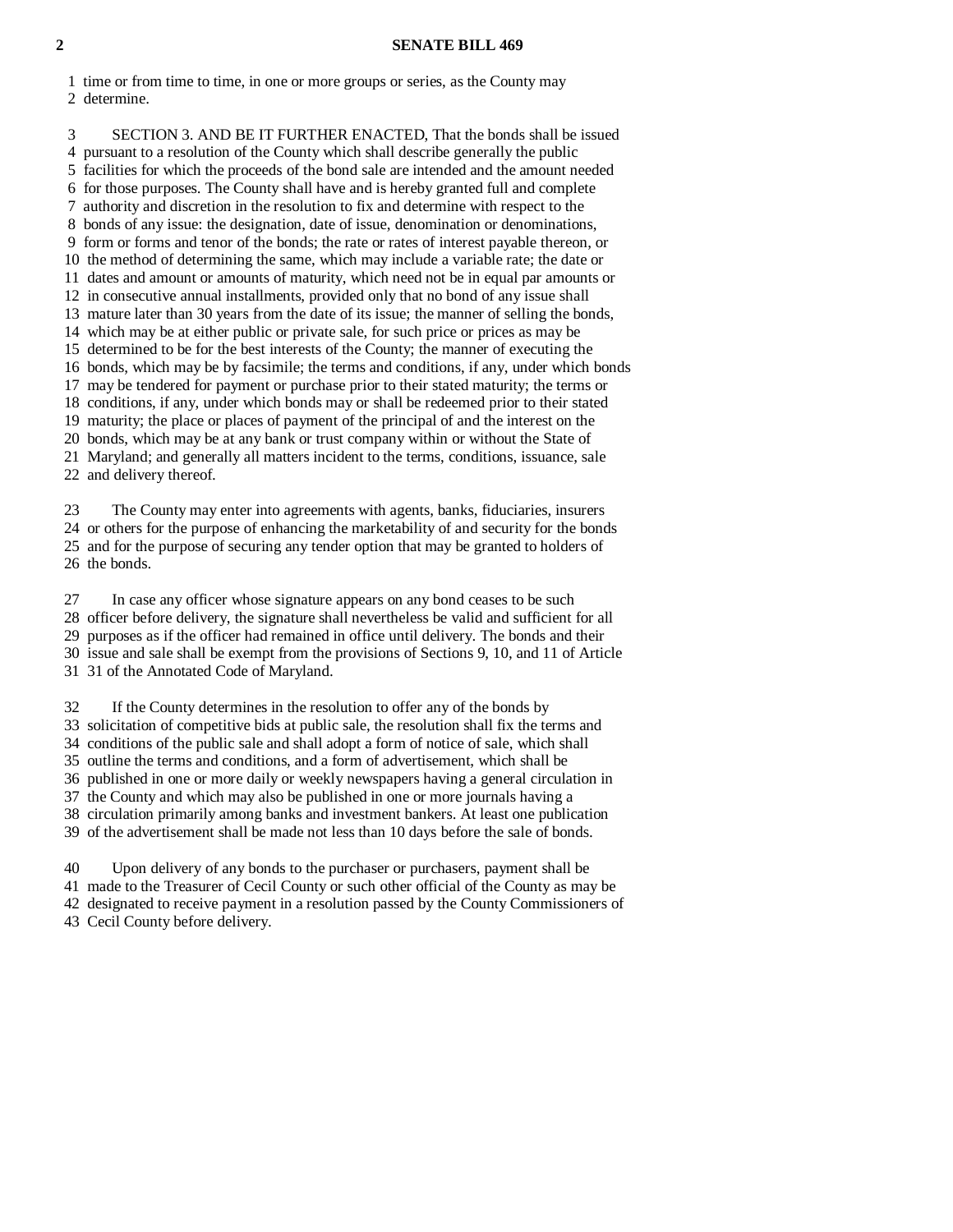### **3 SENATE BILL 469**

 1 SECTION 4. AND BE IT FURTHER ENACTED, That the net proceeds of the 2 sale of bonds shall be used and applied exclusively and solely for the public facilities 3 for which the bonds are sold.

 4 If the net proceeds of the sale of any issue of bonds exceeds the amount needed 5 to finance the public facilities described in the resolution, the excess funds shall be 6 applied to the payment of the next principal maturity of the bonds or to the 7 redemption of any part of the bonds which have been made redeemable or to the 8 purchase and cancellation of bonds, unless the County adopts a resolution allocating 9 the excess funds to the construction, improvement, or development of other public 10 facilities.

 11 SECTION 5. AND BE IT FURTHER ENACTED, That the bonds hereby 12 authorized shall constitute, and they shall so recite, an irrevocable pledge of the full 13 faith and credit and unlimited taxing power of the County to the payment of the 14 maturing principal of and interest on the bonds as and when they become payable. In 15 each and every fiscal year that any of the bonds are outstanding, the County shall 16 levy or cause to be levied ad valorem taxes upon all the assessable property within the 17 corporate limits of the County in rate and amount sufficient to provide for or assume 18 the payment, when due, of the principal of and interest on all the bonds maturing in 19 each such fiscal year and, if the proceeds from the taxes so levied in any fiscal year 20 prove inadequate for such payment, additional taxes shall be levied in the succeeding 21 fiscal year to make up a deficiency. The County may apply to the payment of the 22 principal of and interest on any bonds issued under this Act any funds received by it 23 from the State of Maryland, the United States of America, any agency or 24 instrumentality of either, or from any other source. If such funds are granted for the 25 purpose of assisting the County in financing the construction, improvement, 26 development, or renovation of the public facilities defined in this Act and, to the 27 extent of any such funds received or receivable in any fiscal year, taxes that might 28 otherwise be required to be levied under this Act may be reduced or need not be

 29 levied. 30 SECTION 6. AND BE IT FURTHER ENACTED, That the County is hereby 31 further authorized and empowered, at any time and from time to time, to issue its 32 bonds in the manner hereinabove described for the purpose of refunding, upon 33 purchase or redemption, any bonds issued under this Act. The validity of any 34 refunding bonds shall in no way be dependent upon or related to the validity or 35 invalidity of the obligations being refunded. The powers granted under this Act with 36 respect to the issuance of bonds shall be applicable to the issuance of refunding bonds. 37 Such refunding bonds may be issued by the County for the purpose of providing it 38 with funds to purchase in the open market any of its outstanding bonds issued under 39 this Act, prior to their maturity, or for the purpose of providing it with funds for the 40 redemption prior to maturity of any outstanding bonds which are, by their terms, 41 redeemable. The proceeds of the sale of any refunding bonds shall be segregated and 42 set apart by the County as a separate trust fund to be used solely for the purpose of

43 paying the purchase or redemption prices of the bonds to be refunded.

 44 SECTION 7. AND BE IT FURTHER ENACTED, That the County may, prior to 45 the preparation of definitive bonds, issue interim certificates or temporary bonds,